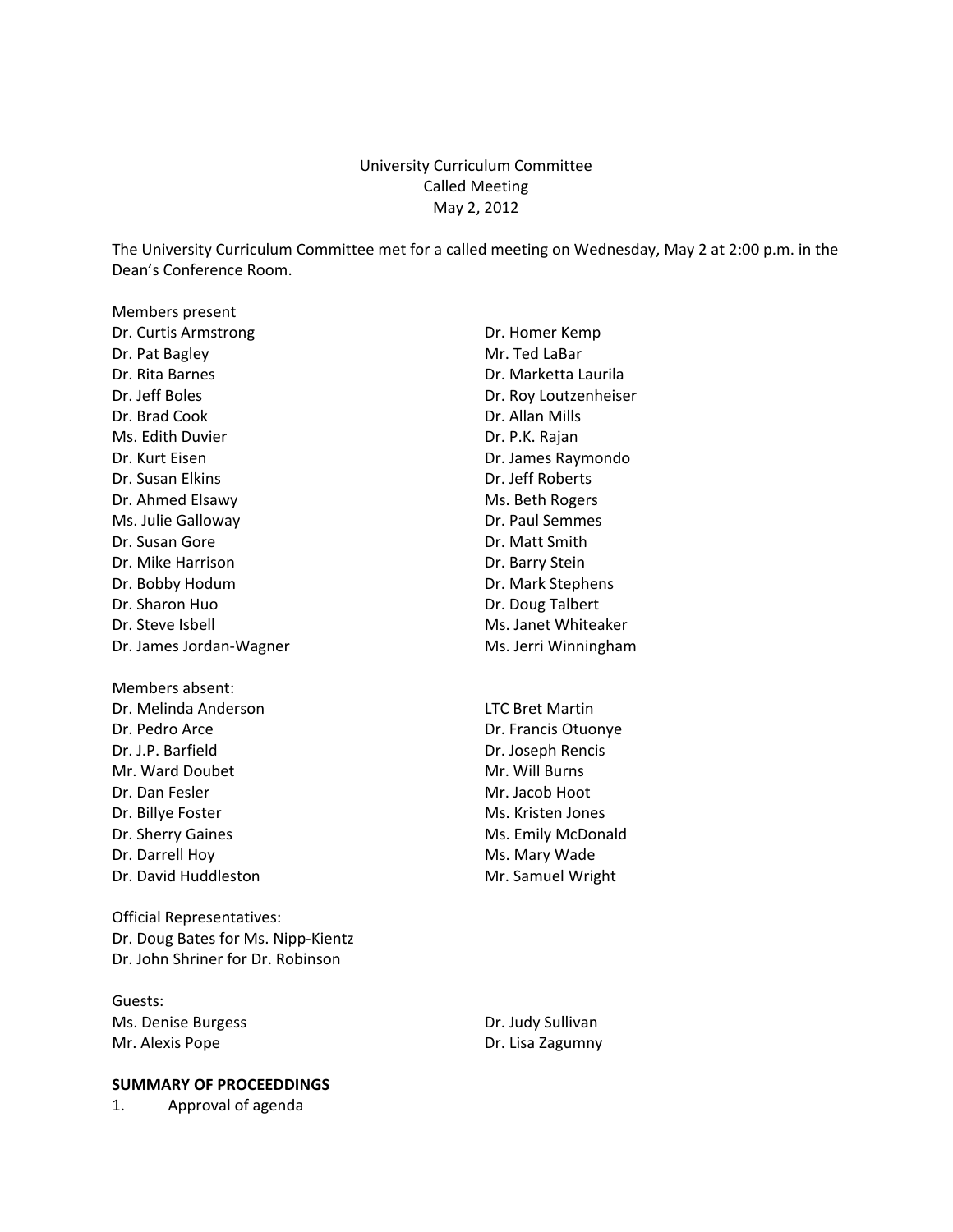- 2. Approval of course addition from the Department of Mathematics
- 3. Approval of course redesign from the Department of English and Communications

### **PROCEEDINGS**

## **1. Approval of Agenda**

**Motion.** Dr. Bagley moved to approve the agenda as submitted. The motion was seconded by Dr. Barnes and carried.

# **2. Approval of Course Addition from the Department of Mathematics**

Learning Support Mathematics at TTU in the 2012‐13 Academic Year Incoming students without valid ACT scores (or equivalent) and all degree‐seeking transfer students with no transferable college‐level mathematics will be assessed by the COMPASS test. Those earning a score above the learning support threshold will be allowed to enroll in the freshmen-level mathematics course appropriate for their major (Math 1010, Math 1130, Math 1410, Math 1530, Math 1710/20/30).

In the fall of 2012 there were approximately 500 students who did not have ACT Math scores or COMPASS scores exempting them from learning support. Approximately 300 of these students were enrolled in majors that require algebra‐‐‐either Math 1130‐College Algebra or Math 1710‐Precalculus I. The majority of the remaining students are in curricula that accept Math 1010-Intro to Concepts of Math or Math 1530‐Elem. Probability and Statistics. Approximately 20 students were elementary education majors who would need to take Math 1410. The plan described below is based on the assumption that approximately 500 students with ACT Math scores below 19 will enroll in fall 2012 and that 200 will be destined for Math 1010 or Math 1530 and 300 will be require an algebra class.



1. **The approximately 200 TTU students with ACT Math scores below 19 who intend to major in a** program accepting Math 1010 or Math 1530 will be advised to enroll in special sections of Math 1010 or Math 1530. The courses will be 3 credit hours and will meet 4 hours per week. These special **sections will be taught by Learning Support faculty**. Three such sections of Math 1010 and three such sections of Math 1530 will be offered in Fall 2012.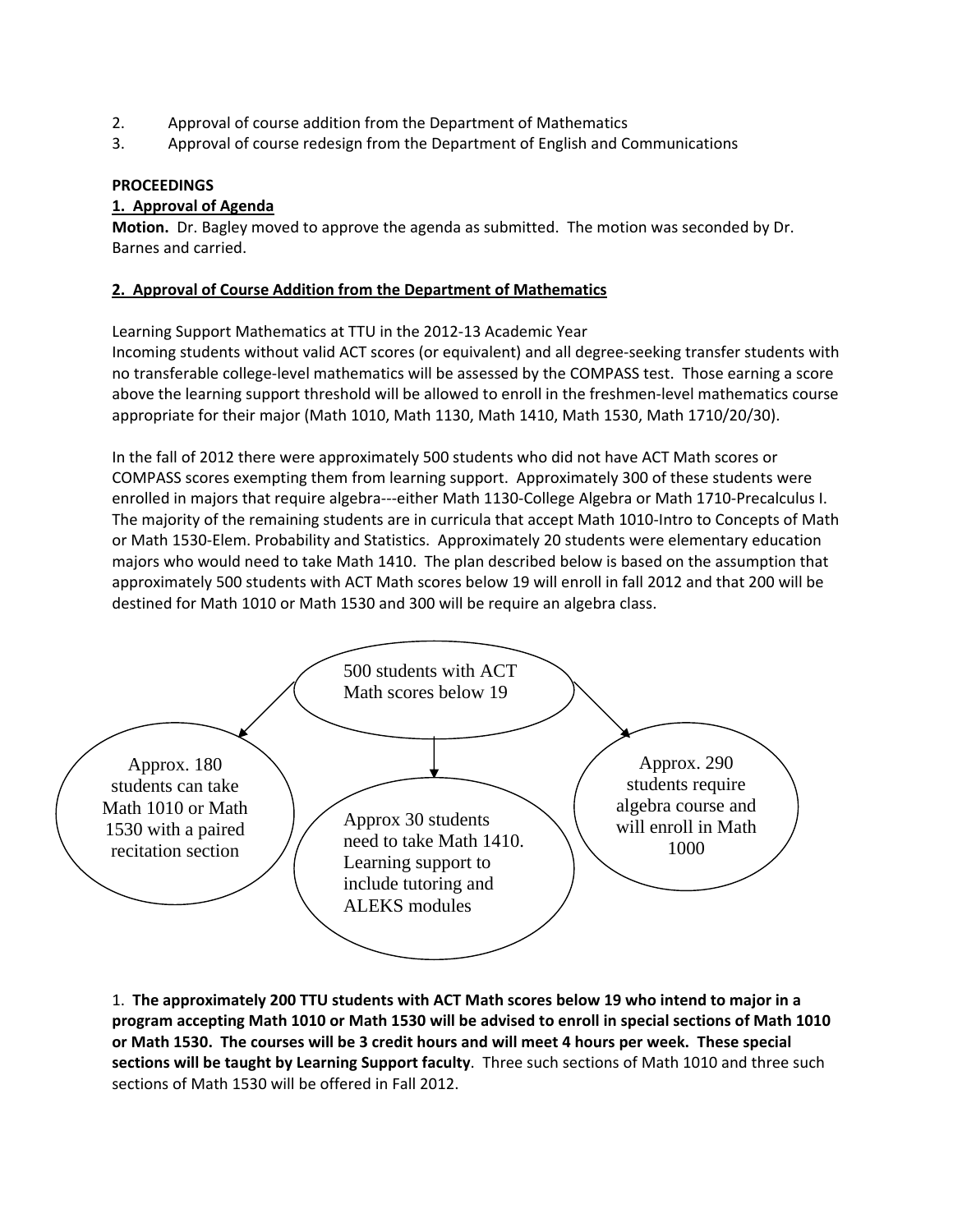2. **The approximately 30 TTU students with ACT Math scores below 19 whose major requires Math** 1410 will be advised to enroll in a traditional section of the course. They will complete an ALEKS **assessment. Any background work will be completed outside of class and the students will be offered tutoring.**

3. **The approximately 300 TTU students with ACT Math scores below 19 who are undecided or whose major requires an algebra class will be advised to enroll in an Emporium algebra class (Math 1000)** utilizing ALEKS software. The ALEKS diagnostic test will be given the first day of class and will serve as **the secondary diagnostic test required by the A‐100 guidelines.** 

ALEKS is a web‐based artificially intelligent learning system that was originally developed by a team of software engineers, cognitive scientists and mathematicians at UC Irvine. Through adaptive questioning, ALEKS assesses a student's current knowledge state and plots a path to mastery of the course material. The software then provides the student with instruction on the exact topics that he is most ready to learn next.

In fall 2012, six MWF sections of 50 students each would be offered to meet the needs of the 300 TTU students needing to take an algebra class. The "classes" will meet in the CH 313 C and CH 313 D labs. Each "instructor" will have a class roll of 50 students. The instructor will be responsible for monitoring the progress of each of his students and contacting the ones who do not attend "class." The emporium in the Clement computer lab suite will be staffed by Learning Support staff from 10 AM to 4 PM each MWF and from 8‐11 AM each TR. It is desirable to have the lab open on TR afternoons so additional staffing (student mentors) should also be hired to augment staffing.

The initial Emporium algebra course will be Math 1000‐Transitional Algebra. This course is a self‐paced review of algebra skills that are necessary for success in a subsequent Math 1130 or Math 1710 course. It will not count as a general education mathematics class, but can count as elective credit.

#### **MATH 1000 Transitional Algebra** Lec. 0. Rec. 3. Cr. 3.

Exponents and roots; polynomials, rational, radical, and absolute value expressions; factoring; linear equations and inequalities; quadratic equations; graphing; functions

Placement recommendation: This course is recommended for students with an ACT Mathematics score less than 19 or a COMPASS score of less than 38. Students who perform poorly on the first two tests in Math 1130‐College Algebra may also be good candidates for the course.

Emporium versions of Math 1130 and Math 1710 will be created so that students completing the requirements of Math 1000 prior to the end of a semester can continue working in the ALEKS software toward mastery of mathematical topics covered in Math 1130 and Math 1710. A student who passes Math 1000 and continues to work toward Math 1130 (or Math 1710) credit would register for Math 1130 (Math 1710) in the following semester.

**Motion.** Dr. Kemp moved to approve the course addition effective Fall 2012. The motion was seconded by Dr. Talbert and carried.

### **3. Approval of Course Redesign from the Department of English & Communications**

**Learning Support Writing Redesign Implementation Date: Fall Semester 2012**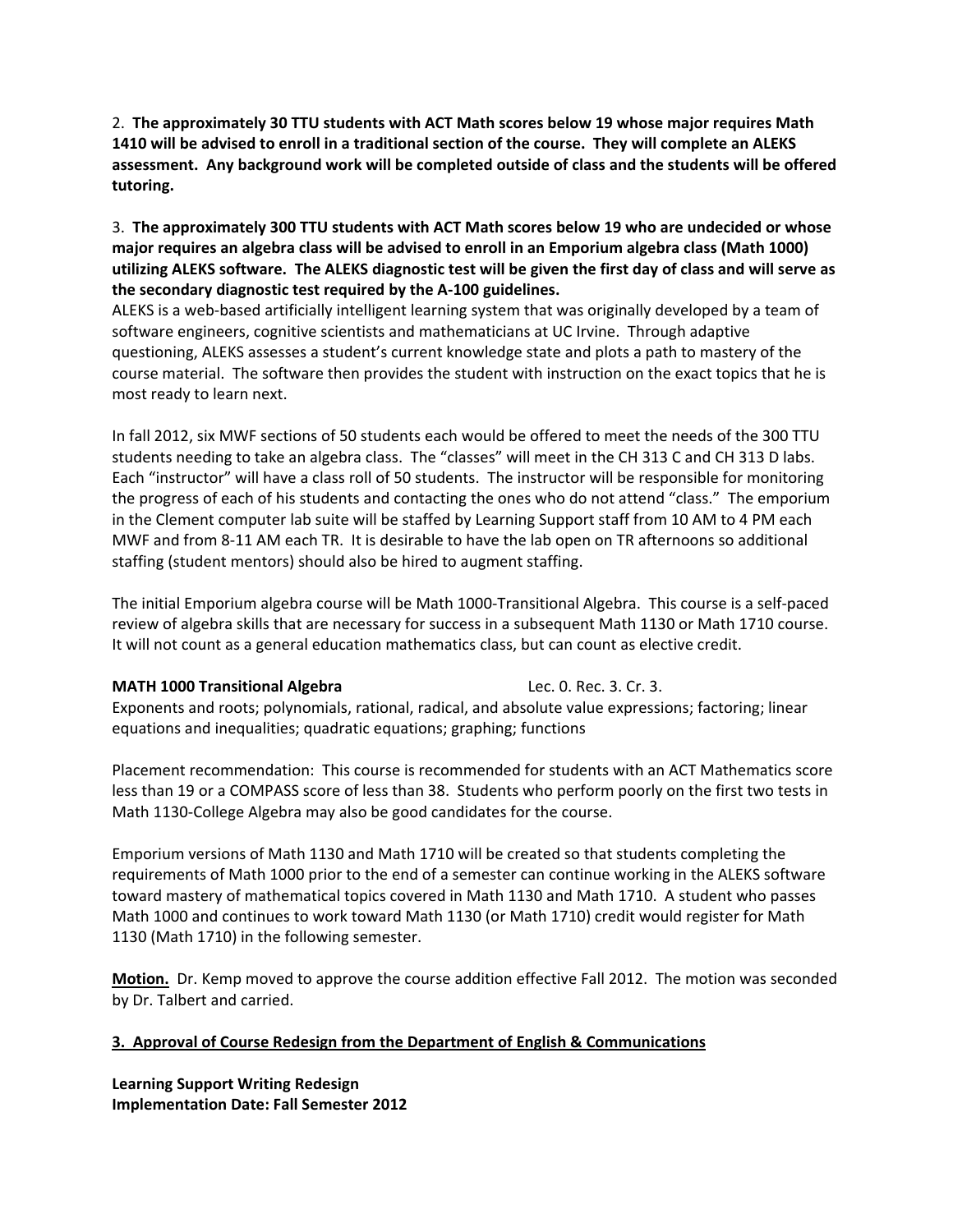# **Redesign Model:**

Students with ACT English subscores lower than 18 will enroll in any section of ENGL 1010: Writing I [Lec. 3; Cr. 3]. Before the semester begins [or no later than the end of the first week of classes], these students will take a diagnostic writing test to identify particular areas of need. To address their individual learning needs, these students will be required to participate in a variety of learning assistance activities, including

- a. computer‐based modules that sharpen writing skills
- b. topical workshops designed to address patterns of problems and errors
- c. tutoring sessions that provide students with individual, live feedback on their writing

Diagnostic test results will determine the number and nature of workshops and computer‐based modules required of each student. In addition, each student with an ACT English subscore lower than 18 is required to meet weekly for an individual tutoring session in either the Writing Center in the Library Commons or the Learning Support Writing Center. Students whose diagnostic assessments place them out of Learning Support or those who complete Learning Support requirements will be allowed to continue receiving assistance at their discretion but will not be required to participate.

ENGL 1010 instructors will be notified to what extent their students engage in these supplemental learning assistance activities since this information should play a quantifiable role in the course grade for ENGL 1010. In addition to documentation of Learning Support requirements based upon results of the diagnostic assessment, careful records will be kept documenting

- a. attendance in workshops
- b. completion of computer‐based content modules
- c. meetings with tutors
- d. number of students having no requirements based upon diagnostic assessment
- e. number of students completing requirements early
- f. course grades of students participating in Learning Support
- g. course grades of students in ENGL 1020 next semester

Learning Support writing faculty will work with English Department composition faculty to make a determination for each student regarding whether or not the student has met the Learning Support requirements.

### **Proposed Materials, Interventions, and Staff:**

- 1. **Diagnostic Assessment** of students whose ACT English subscores are less than 18 Prentice‐Hall English Diagnostic Test or similar instrument http://www.prenhall.com/diagnostic\_test/index.html
- 2. *Dead‐Hour Workshops* [11‐11:50 TR]
	- a. Parts of Speech Review
	- b. Sentence Boundaries [Run‐on Sentences, Comma Splices, Fragments]; Correction Symbols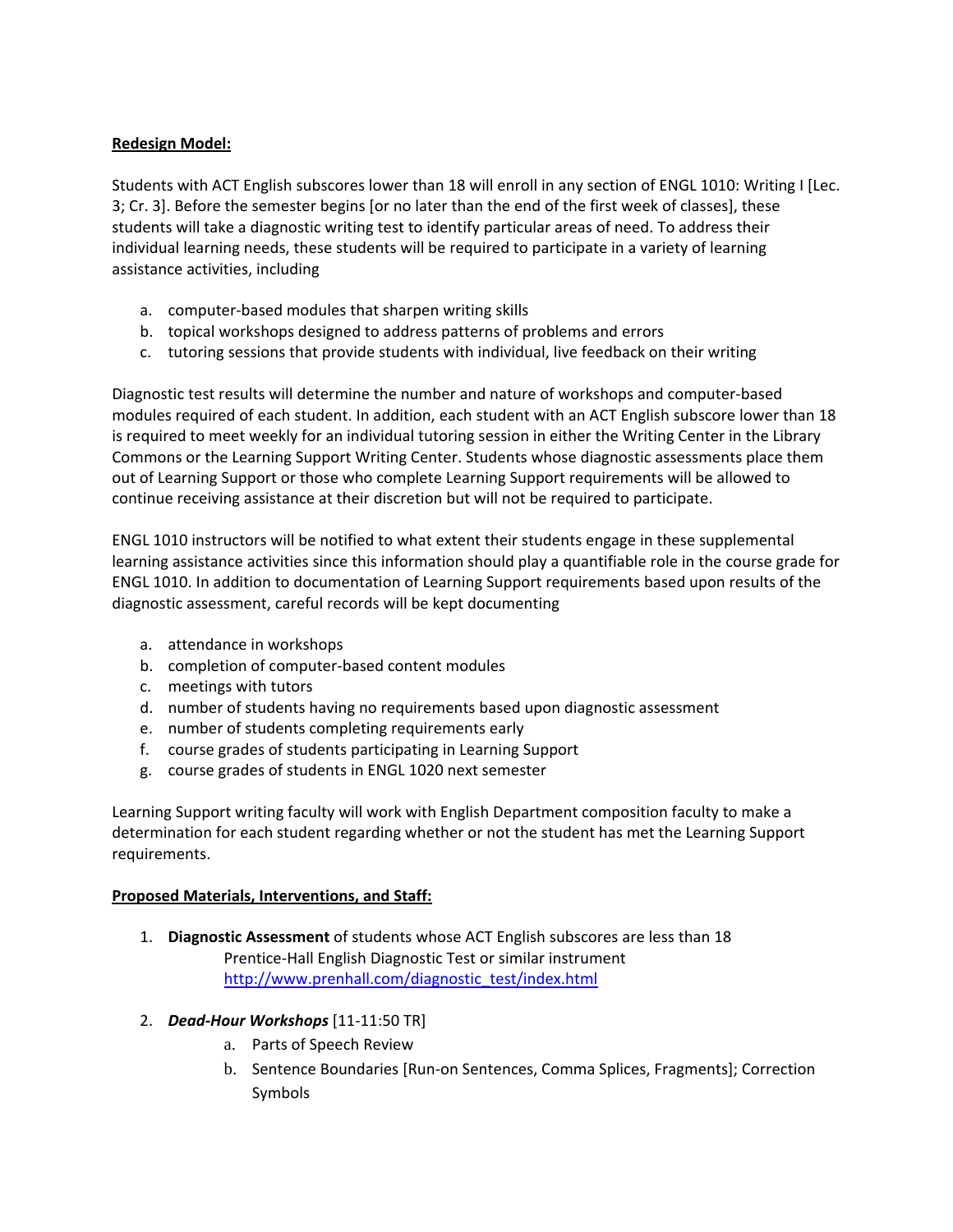- c. Voice, Audience, Levels of Usage
- d. FANBOYS: Joining independent clauses with coordinating conjunctions; Commas; Semicolons
- e. Verbs
- f. Agreement; Plurals of Nouns; Plurals vs Possessives
- g. Pronouns
- h. Documentation Styles
- i. Modifiers: Adjectives, Adverbs, Dangling Modifiers
- j. Vocabulary; Similar Words
- k. Other topics as needed and as time permits

# **3. Tutoring Lab**

Sample schedule:

Hours: 9‐4 Monday, Tuesday, Wednesday 9‐6 Thursday [Tutoring, Software, Workshops] 9‐12 Friday

# **4. Computer Software**

Examples:

Cengage Learning's *Write Experience* Cengage/Wadsworth's *Aplia for Writing* Cengage Learning's *Writer's Resource* Pearson's *MyWritingLab* http://grammar.ccc.commnet.edu/GRAMMAR/quiz\_list.htm http://owl.english.purdue.edu/exercises/ or similar product, to be determined

### **Staffing:**

## **Workshops**

 Janet Whiteaker, Coordinator, Learning Support Program English Department Volunteers SEED English Students in agreement with Dr. Julie Baker of C&I [under supervision of Janet Whiteaker]

# **Learning Support Tutoring**

 Ann Lewald, Learning Support Writing Instructor CRLA Certified Writing Tutors from the Learning Support Learning Center SEED English Students in agreement with Dr. Julie Baker of C&I [under supervision of Ann Lewald]

~~~~~~~~~~~~~~ Anthony D. Baker

Professor of English, Director of Composition Tennessee Tech University

### Janet F. Whiteaker

Coordinator, Learning Support Program, College of Education, Tennessee Tech University